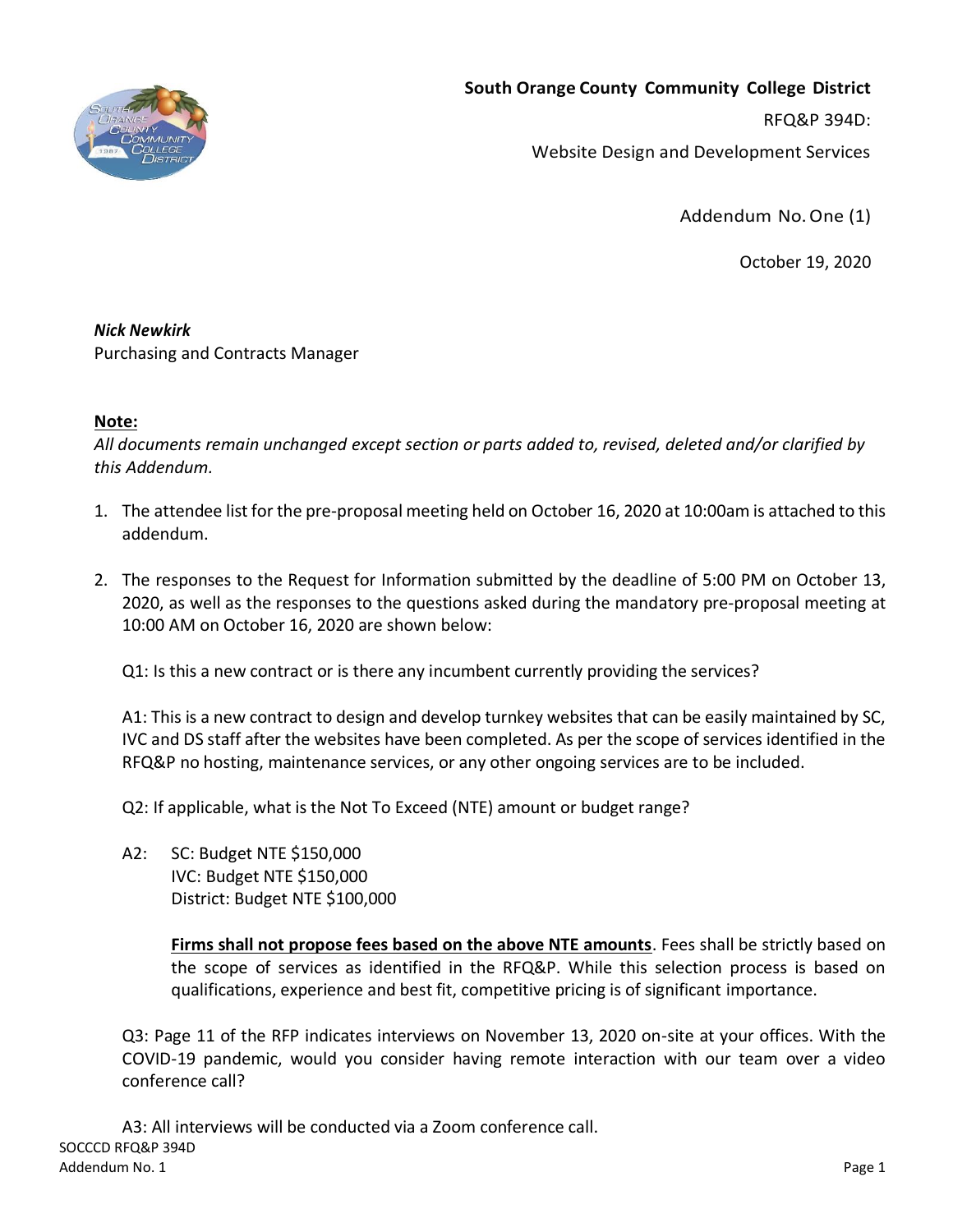Q4: Page 15, first paragraph indicates that the vendor will be evaluated on their "experience with California community colleges", but then on page 4, top paragraph says that firms should have experience with higher education or community colleges, and does not specify explicit California experience. Please clarify your expectations and preferences. Our company has a lot of experience with higher education and Drupal, but not necessarily in California. We feel it would be restrictive to the competition to specify experience with California community colleges.

A4: Experience with higher education and California community college clients is desirable, but not absolutely required.

Q5: You indicate no hosting required – where/how will the websites be hosted?

A5: The websites for Irvine Valley College and Saddleback College are hosted in college datacenters and are managed by college staff. Both college websites will continue to be hosted and managed internally.

The District Services (DS) website is hosted at Amazon, AWS. District IT manages the server (operating system, applications, patches, configurations).

As per the scope of services identified in the RFQ&P no hosting, maintenance services, or any other ongoing services are to be included. Firms shall design and develop turnkey websites that can be easily maintained by SC, IVC and DS staff after the websites have been completed.

Q6: Is content migration for each of the three institutions a part of the scope? Or will the District and/or the institutions themselves handle migration using in-house resources.

A6: The expectation is that there shall be a unique design for each site. Most content migration is expected to be completed by in-house resources in coordination with the awarded firm.

Q7: We work with a number of content management systems well-suited for universities including open-source (Drupal and WordPress) and commercial (OmniUpdate and HannonHill.). Does the District expect vendors to assume a particular CMS within our responses to this RFP, or would you like vendors to conduct an evaluation and help the university determine the best-fit CMS during the project itself?

A7: The design and development services shall be on the latest and and updated version of Drupal CMS.

Q8: What strategic priorities or pain points for each school does the District hope to address through the redesigned websites?

A8: The current websites are outdated and in need of modern updates. Accessibility, intuitive user interface, access to student resources, functionality, navigation, and mobile readiness are the primary pain points with all three current websites.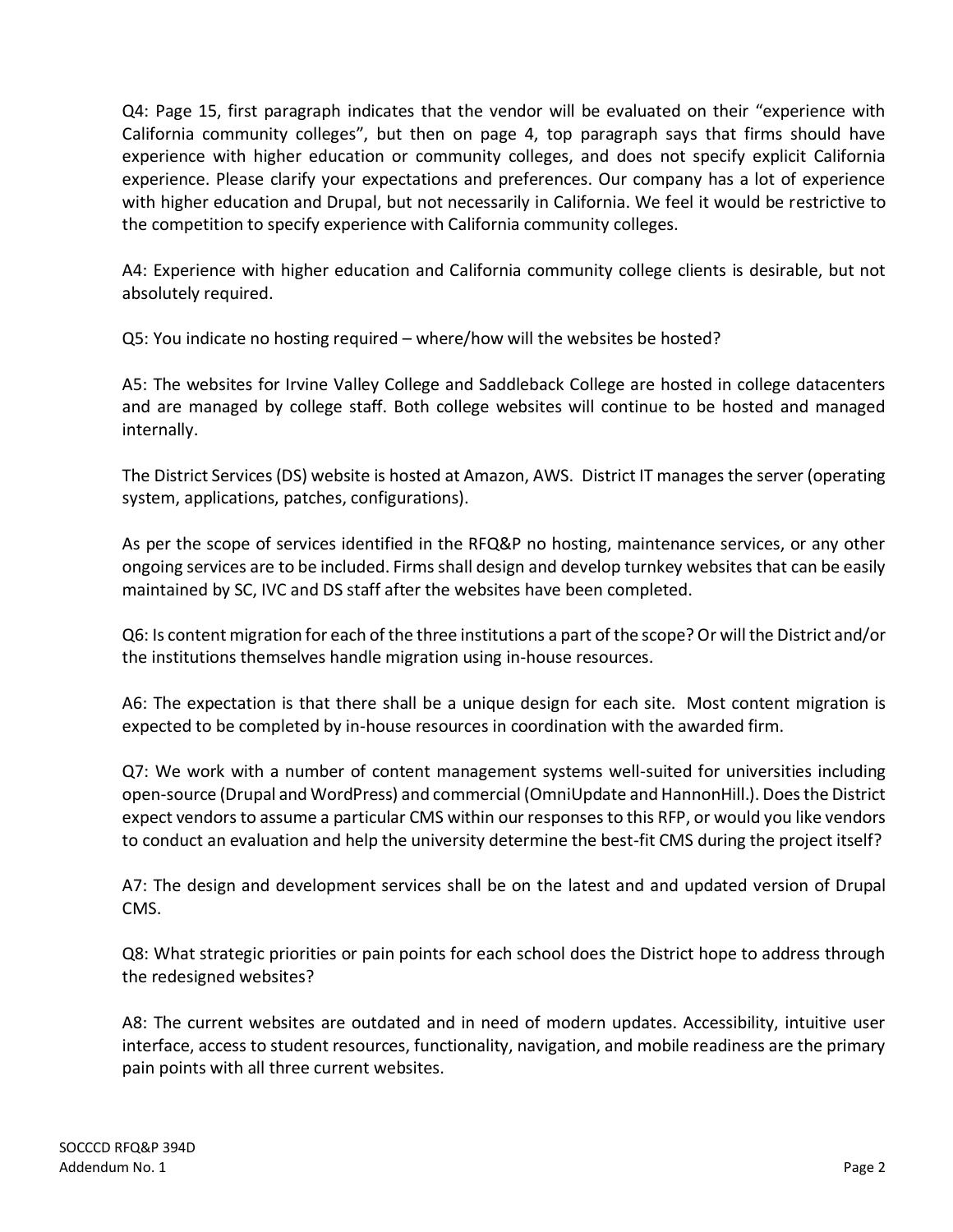Q9: Given the contents of the VPAT will be determined by the CMS, is the District open to vendors delivering accessibility report documentation, including a VPAT document, demonstrating that our work is compliant with WCAG 2.1 AA standards at the time of our delivery of each website? Or is a completed VPAT under the assumption that we will build each site on our recommended open source CMS required with our submission.

A9: As per the RFQ&P, the design and development services shall be on the latest and and updated version of Drupal CMS. A VPAT template shall be required for each website.

Q10: Does the District envision that each website's look and feel will be guided by a District-level brand platform?

A10: No. Each website will have its own unique brand and identity. Separate brand guidelines will be provided for each of the websites.

Q11: What types of SEO services does the District envision for Irvine Valley College's website? Are these envisioned to be baseline best-practices that we'll build into the coding structure, or is this a more robust SEO strategy powered by inbound organic content, keyword research and recommendations to increase visibility?

A11: Firms shall provide industry standard best practices for SEO services. An SEO strategy shall be integrated into the pages for which the firm is providing content.

Q12: Regarding item 8 on page 24, does the District prefer to work with a local firm or is the District equally open to vendors with substantial higher ed experience in web redesign regardless of location.

A12: The District intends to award contract to the firm that presents the highest experience, presents the best methodology and fit along with ensuring availability and commitment of resources during standard business hours of operation through the entirety of this engagement.

Q13: Are vendors permitted to build our Scopes for each website based on an assumption that we will leverage established subcontractor partners to perform parts of the Scope in the interests of keeping costs down?

A13: Subconsultants are allowed. If the proposal includes a subconsultant, the subconsultant's staff, and hourly rates shall be included on Proposal Form F. Proposal Form B shall also include the resume, role & assignment in producing this deliverable.

Q14: Are you imagining that these sites would be designed with similar themes/layouts with only minor differences in colors, fonts, etc., and perhaps a few unique landing page designs? Or should we plan on three sets of unique designs for the sites?

A14: Each website will require a unique design.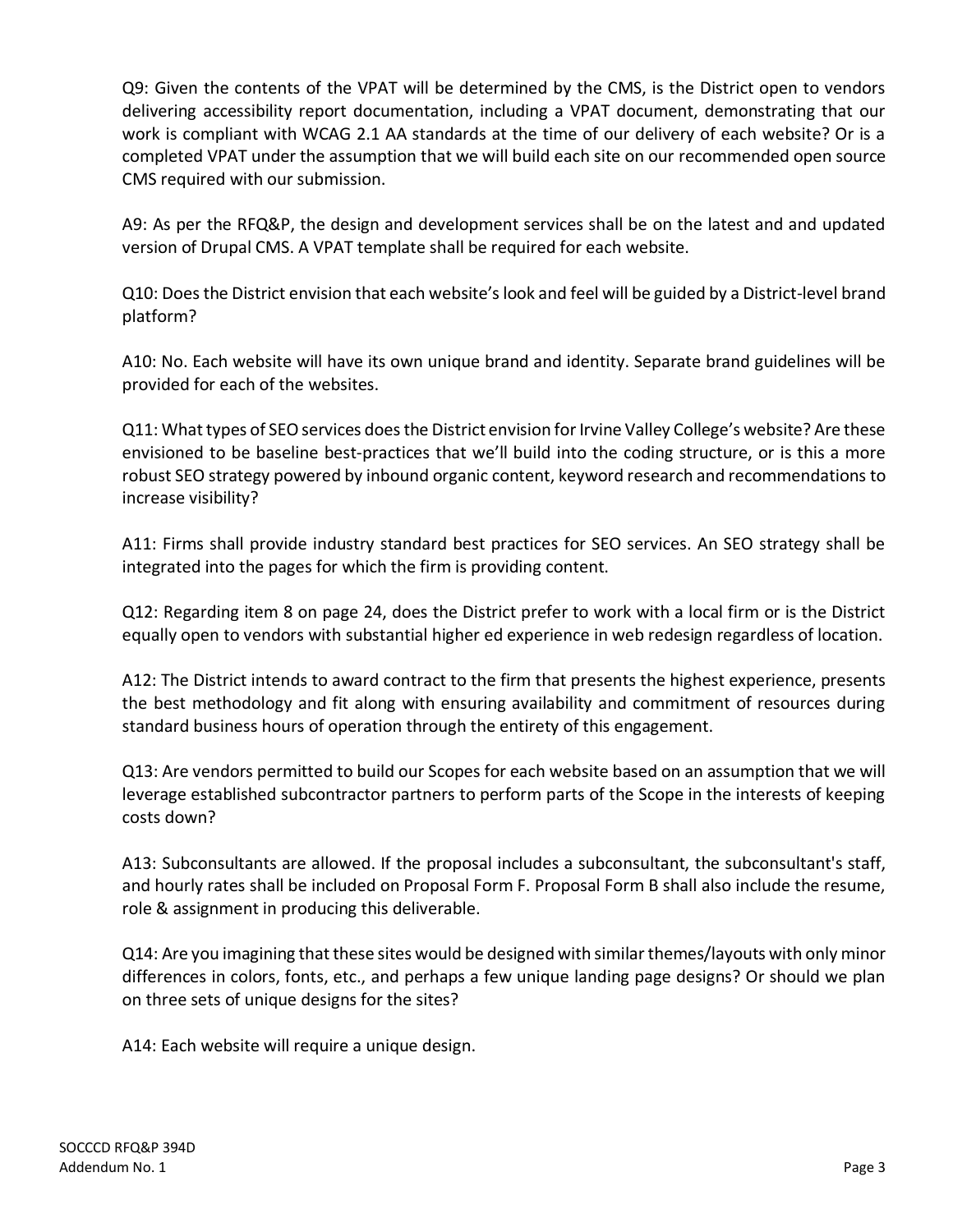Q15: Is the expectation that there would be ongoing regular and separate meetings with the stakeholders for all three sites? If so, would that be throughout the entirety of the project during all phases (Research & Discovery, Design and Development)?

A15: Yes, active engagement with all stakeholders for all three websites is a requirement of this RFQ&P.

Q16: Can you define the "Assistance with content migration" service that is listed for all three sites? Should we plan doing an automated migration of content into Drupal for each site? And if so, would that ideally include all pages of each site?

A16: Most content migration is expected to be completed by in-house resources in coordination with the awarded firm.

Q17: Would the ATEP site be migrated into the primary IVC.edu site or should it not be included as part of this project?

A17: The ATEP site will be migrated to the new District website.

Q18: Will each site have its own set of Department/Faculty/Staff Directories? A Directory is only called out specifically as part of the District Services website.

A18: A Directory shall only be required for the District website.

Q19: Can you better define the feature labeled as "Seamless integration with mobile devices, apps, blogs, social media tools and video" on page 18? Seamless integration with apps is the item that would require the most clarification as that could mean several things.

A19: Tools/apps already used on the Irvine Valley College website (such as Trumba) must be integrated onto the newly designed website. The websites shall have built in features that enable integration of new apps., blogs, videos, etc.

Q20: Can you expand upon "User training and Beta review" and what that would entail? Training and access to the development site after the initial site build and content migration is always included. Would that be considered a Beta review by the IVC team?

A20: Training and access to the development site after the initial site build and content migration would be considered the Beta review for the Irvine Valley College website.

Q21: Can you further define what type of SEO services are being requested? We would typically install modules to make optimization easier for site editors and we can include an SEO strategy document as part of our proposal. However, on-page optimization, link building and other more comprehensive SEO services would significantly increase project costs and we do not usually include them in our proposals for that reason.

A21: See A11.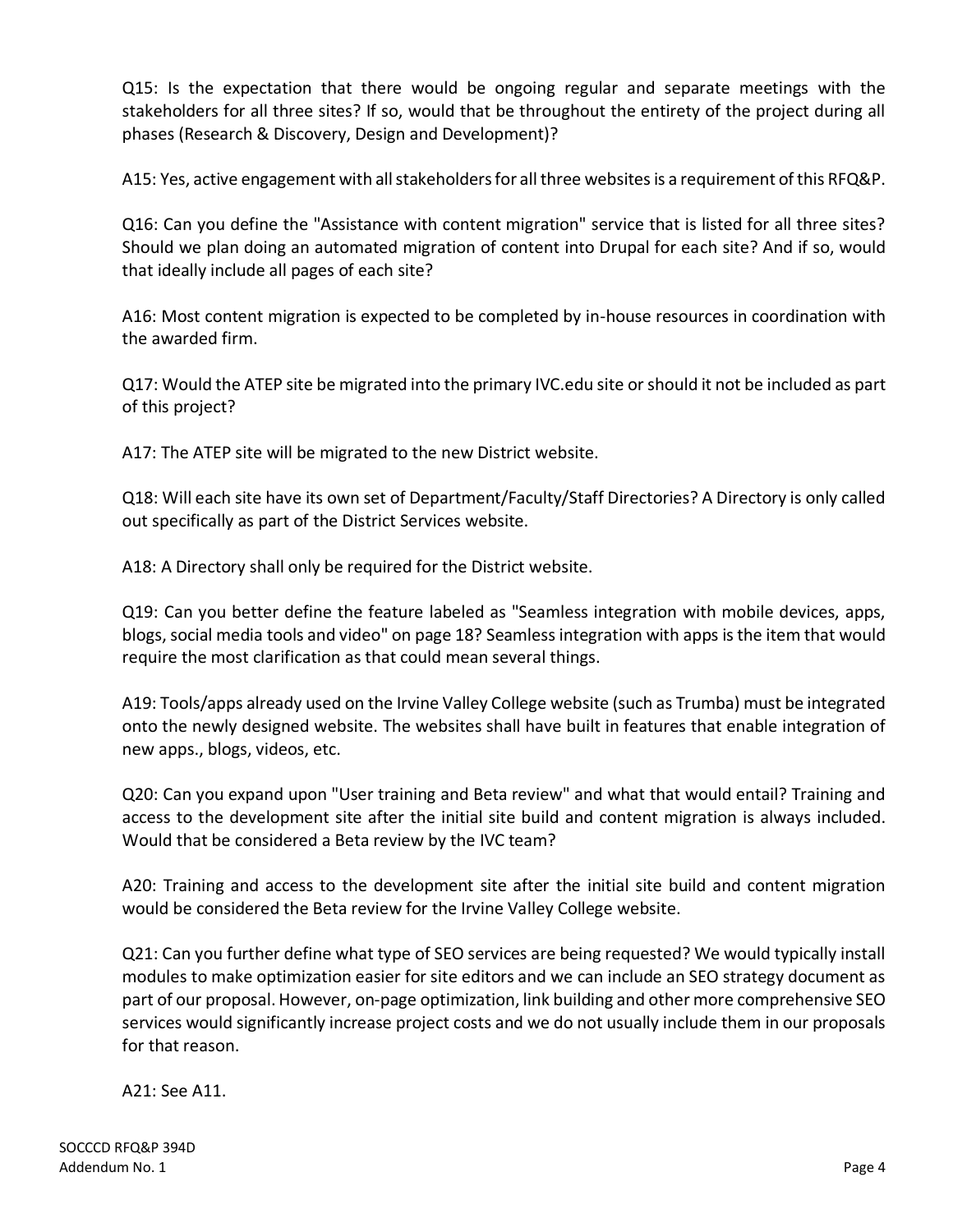Q22: Would the translated version of the sites be handled using Google Translate or similar automated solutions?

A22: Yes.

Q23: How many pages should be accounted for as part of the copywriting services? Would it be the same number of pages per site?

A23: Firms shall utilize their industry experience and acumen to determine the necessary number of pages per site based on the scope of services identified in the RFQ&P.

Q24: Can you please advise how the cost is to be evaluated, for example, is it year one development and license & support costs or the total cost over 2,3, or 5 years?

A24: Per the RFQ&P, the firm awarded the contract shall have sufficient bandwidth and resources to simultaneously coordinate and deliver the three websites on or before June 2022. No hosting, licensing, maintenance services, or any other ongoing services are to be included in the pricing proposal. Payment will be based on project milestones.

Q25: If this RFP includes a CMS, can you please let us know how many concurrent users you expect to have logged into the CMS at one time?

A25: See A7 in regard to the requirement for Drupal CMS. Each website has multiple users with various levels of permissions.

Q26: If this RFP includes a CMS, please advise how many end-users require training? Are you interested in a train the trainer approach?

A26: See A7 in regard to the requirement for Drupal CMS. Up to five users will require train the trainer training for each of the three websites.

Q27: Can you tell us more about the evaluation team members and their roles?

A27: The evaluation committee consists of management, faculty and staff from each of the colleges and District.

Q28: Do you have an estimated go-live date in mind?

A28: Per the RFQ&P, The firm awarded the contract shall have sufficient bandwidth and resources to simultaneously coordinate and deliver the three websites on or before June 2022.

Q29: What websites do you aspire to?

A29: There is not a specific website in-mind. The expectation is the awarded firm will work directly with the colleges and District to design the websites to their desired specifications.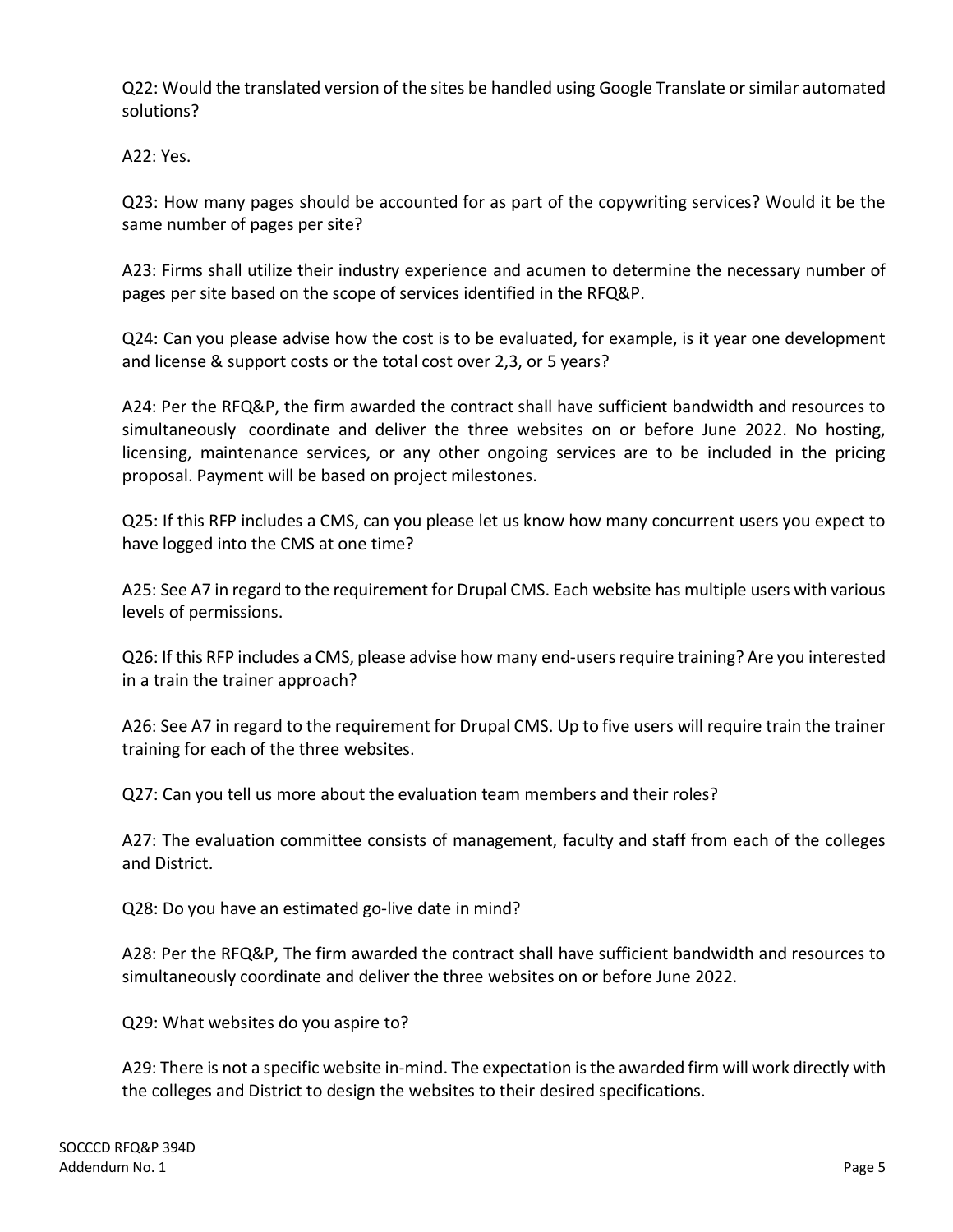Q30: We recognize and respect SOCCCD's intention to maintain sites independently following the completion of this project. Following the initial website build, SEO support, site analytics and optimization, and strategy consulting from an experienced web development team are essential to successfully complete the project. Would SOCCCD entertain proposals that included this type of service following the completion of the website build?

A30: No. See A5.

Q31: What are the goals by which you will measure the success of the new website?

A31: The goal for all three websites shall at least include improved accessibility, intuitive user interface, access to student resources, functionality, navigation, and mobile readiness. Focus groups along with student and employee feedback will be utilized to measure success.

Q32: What are the specific key populations that you hope to engage with the websites?

A32: The newly designed website should engage prospective and current students, staff, faculty members, and the community at large.

Q33: Should the website be optimized for local performance?

A33: Yes.

Q34: How does SOCCCD see this website being connected to its marketing and brand strategy?

A34: Marketing and brand strategy are a critical aspect for all three websites.

Q35: Would SOCCCD be willing to entertain proposals that require follow-up support?

A35: No.

Q36: Who has the authority to sign the proposal and how do they make decisions?

A36: The RFQ&P selection committee (see A27) evaluates all proposals received based on the evaluation criteria identified in the RFQ&P document. Pursuant to the selection committee's recommendation, the contract will be awarded to the selected firm at the December 14th Board meeting and will be executed by the Vice Chancellor of Business Services immediately thereafter.

Q37: Would you be open to a non-US based vendor completing this work? Do you have a preference towards domestic vendors?

A37: See A13.

Q38: What modules are currently installed on the website?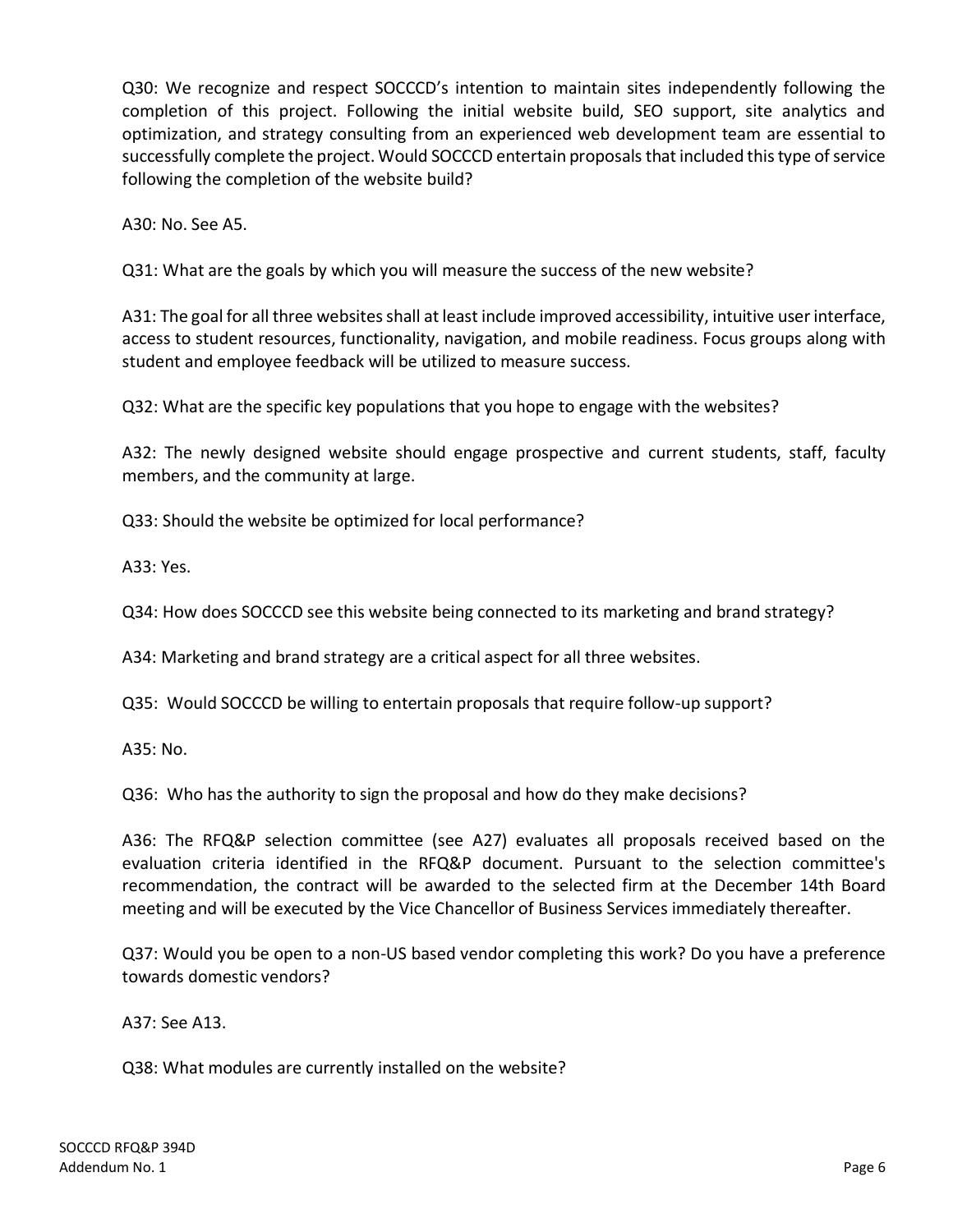A38: Various Drupal modules are currently installed on the Saddleback College and Irvine Valley College websites. There are no modules on the District website as it is currently on Contribute.

Q39: Will there be any restrictions that would prevent access to your servers during the project?

A39: The awarded firm will be granted necessary server access.

Q40: How many resumes will we need to submit and are there other skill sets in addition to Drupal that are favorable for this project as well?

A40: Per Proposal Form B, firms shall include resumes for each team member including sub-consultants proposed to provide service to the District and colleges. There are no other skill sets required other than those specified in the RFQ&P.

Q41: For all documents (PDFs, Word, etc.) that are uploaded to the website, will fully ADA compliant versions be provided?

A41: Yes.

Q42: For news and events, does Trumba have an API besides using *spud* displays? How do you envision integrating the Trumba calendar? Ie a custom built-in calendar in Drupal pulling data from Trumba vs using *spuds* or somewhere in between?

A42: For news and events, Trumba does have a limited API and is using Spuds. The college envisions that Trumba will remain integrated into the website.

Q43: What CMS version are the websites currently built on?

A43: Saddleback College and Irvine Valley College are on Drupal 7. District Services utilizes Contribute.

Q44: What is Saddleback College currently using for their calendar/events system?

A44: The calendar/events system is an RSS feed through Drupal.

Q45: For department and staff directory information, will this be integrated from a database or manual content entry? If integrated, what is the source for information?

A45: The information pulls from an active directory.

Q46: How many proposals are you expecting to receive?

A46: This is an open public solicitation and the District has no knowledge of any firm's intent to submit a proposal response to this RFQ&P.

Q47: Will you accept a Time & Materials estimate with a range of estimated costs?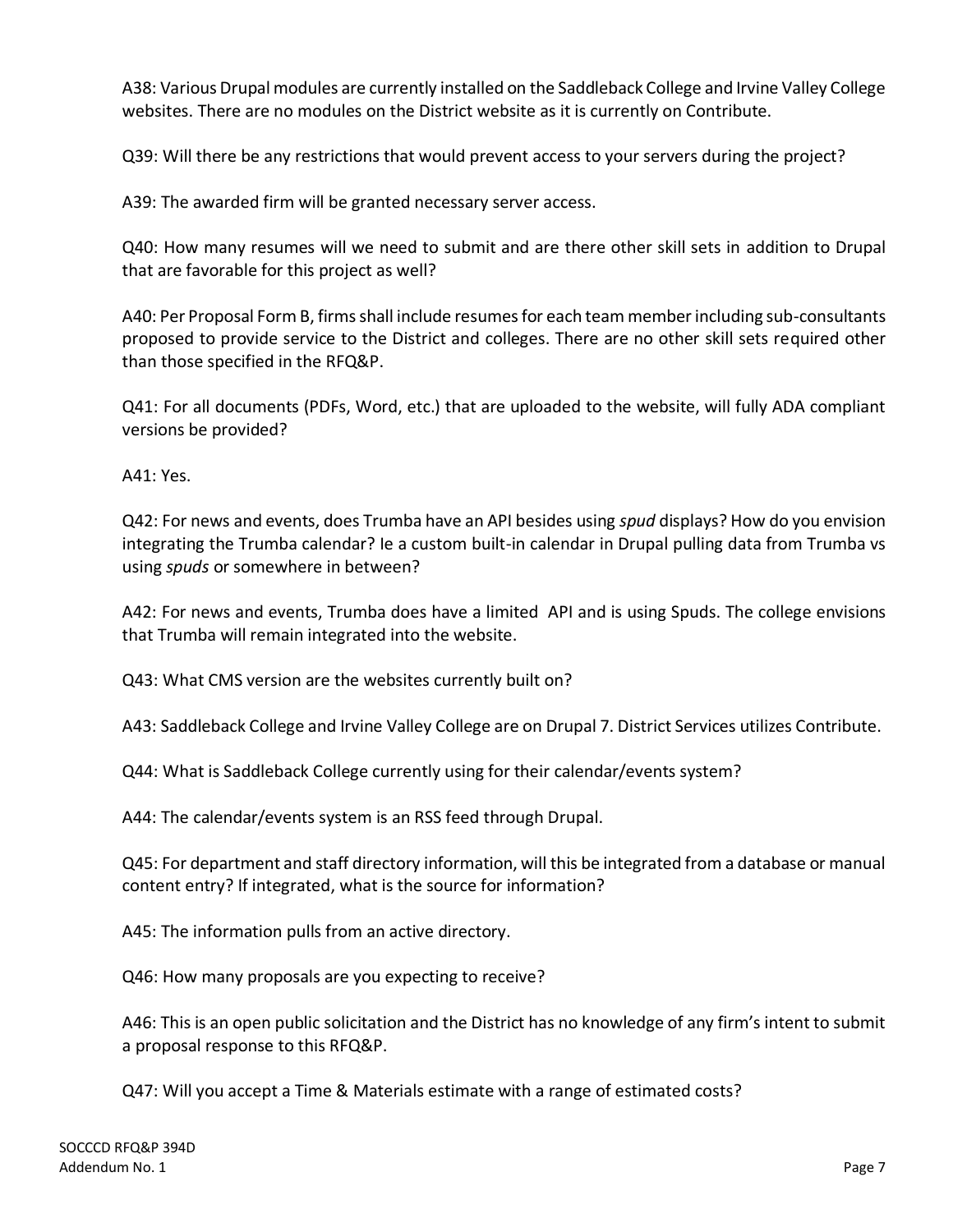A47: No.

Q48: Is there a firm currently providing Drupal support and/or consultation? If so, would the hired vendor work directly with this staff team? If not, is the current vendor allowed to bid?

A48: This work is handled internally and will continue to be handled internally.

Q49: The RFP indicates "Photography services are to be included in the proposal," please indicate the type of photography desired (headshots, candids, aerial, etc.) and approximate number of photographic assets desired.

A49: Photos will be required of the campus, classroom instruction and student services. No more than 2 days for photoshoots would be required for each of the websites. A reasonable number of photographic assets will be expected for a typical website of our kind.

Q50: The RFP describes three websites for this project. Is the desire that these websites be administered from a single location/dashboard, or are the websites considered separate entities and administered by separate parties?

A50: The websites are separate entities and are administered by separate parties.

Q51: The RFP includes a reference to a Guided Pathways presence, could you please further describe your vision for this functionality?

A51: Many California Community websites have a learning/guided pathways presence. The colleges require the presence in order to allow students to identify pathways and explore majors and career goals.

Q52: Do you have a detailed list of functional requirements?

A52: The requirements for each website are outlined in the scope of services identified in the RFQ&P.

Q53: Please list ALL external integrations with third party applications (e.g. Trumba) that would need to be supported by the new sites.

A53: Currently Saddleback College and Irvine Valley College utilize Google Analytics, GT translate, Poptin (pop-up form used with advertising campaigns), and SiteImprove plugin. The District website currently utilizes Granicus for board meeting videos, javascript for forms (e.g., email contact form etc), and users update content using contribute (via sftp). The new websites shall allow for both existing and future integrations with third party applications.

Q54: How was the decision made to use Drupal as the CMS?

A54: Staff is currently trained on Drupal CMS and staff will be maintaining each of the websites.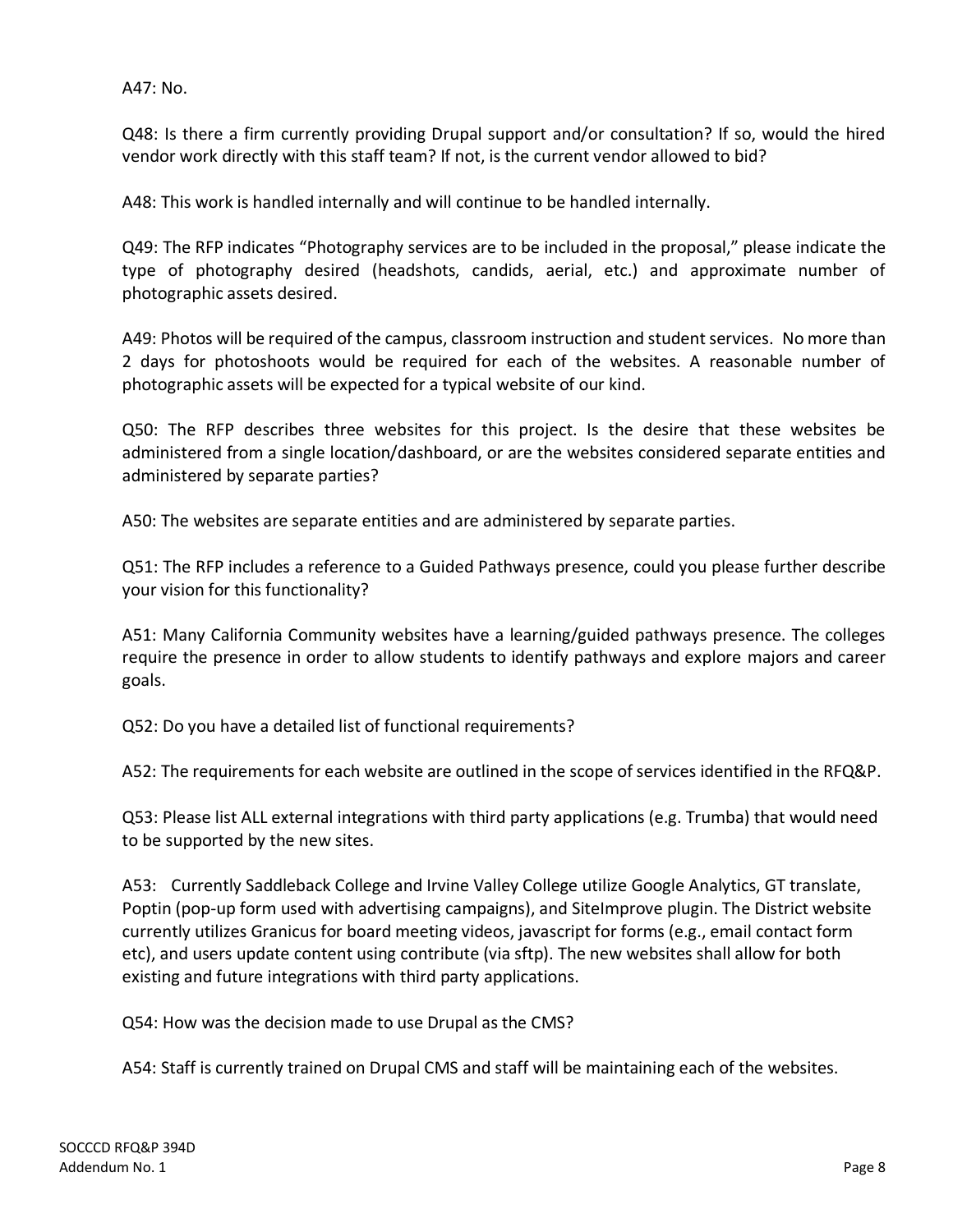Q55: Are you open to a fixed-fee discovery in response to this RFP that would define all requirements and then be followed with an estimate for execution based on those requirements?

A55: No. Firms shall propose a fixed not to exceed fee based on the scope of services identified in the RFQ&P.

Q56: What artifacts can you share with us (Personas, Technical Documentation, Technical audit, etc.)?

A56: No artifacts are available prior to contract award. The awarded firm will be provided access to a Google Analytics account.

Q57: Do you have a multilingual (French? Spanish?) strategy? Or will this be tackled in a later phase?

A57: See A24.

Q58: Do you envision 3 implementations or multi-site so that you can share components across digital properties?

A58: Three entirely new comprehensive, unique and distinct websites will be developed per the scope of services identified in the RFQ&P and as such will require three separate and unique implementations.

Q59: How many agencies have received the RFP?

A59: This is an open solicitation for proposals.

Q60: Is there a technical landscape document that currently exists, detailing all encompassing 3rdparty/functional requirements? Do you have any other integration needs that you have yet to identify? For example, are there any marketing automation or customer relationship management (CRM) systems that are currently integrated with your current website.

A60: At this time, the colleges and the district do not have a third party CRM system and do not have a technical landscape documentation to provide.

Q61: Is there any plan for user acceptance testing at any point during the build process? (post information architecture definition, later into execution phase, or as part of the end Quality Assurance phase?)

A61: Both colleges and District services will provide a group of users with the ability to test the site during the build process.

Q62: Regarding search, will we be indexing any other sites and/or data/content sources outside of the SOCCCD domains?

A62: No.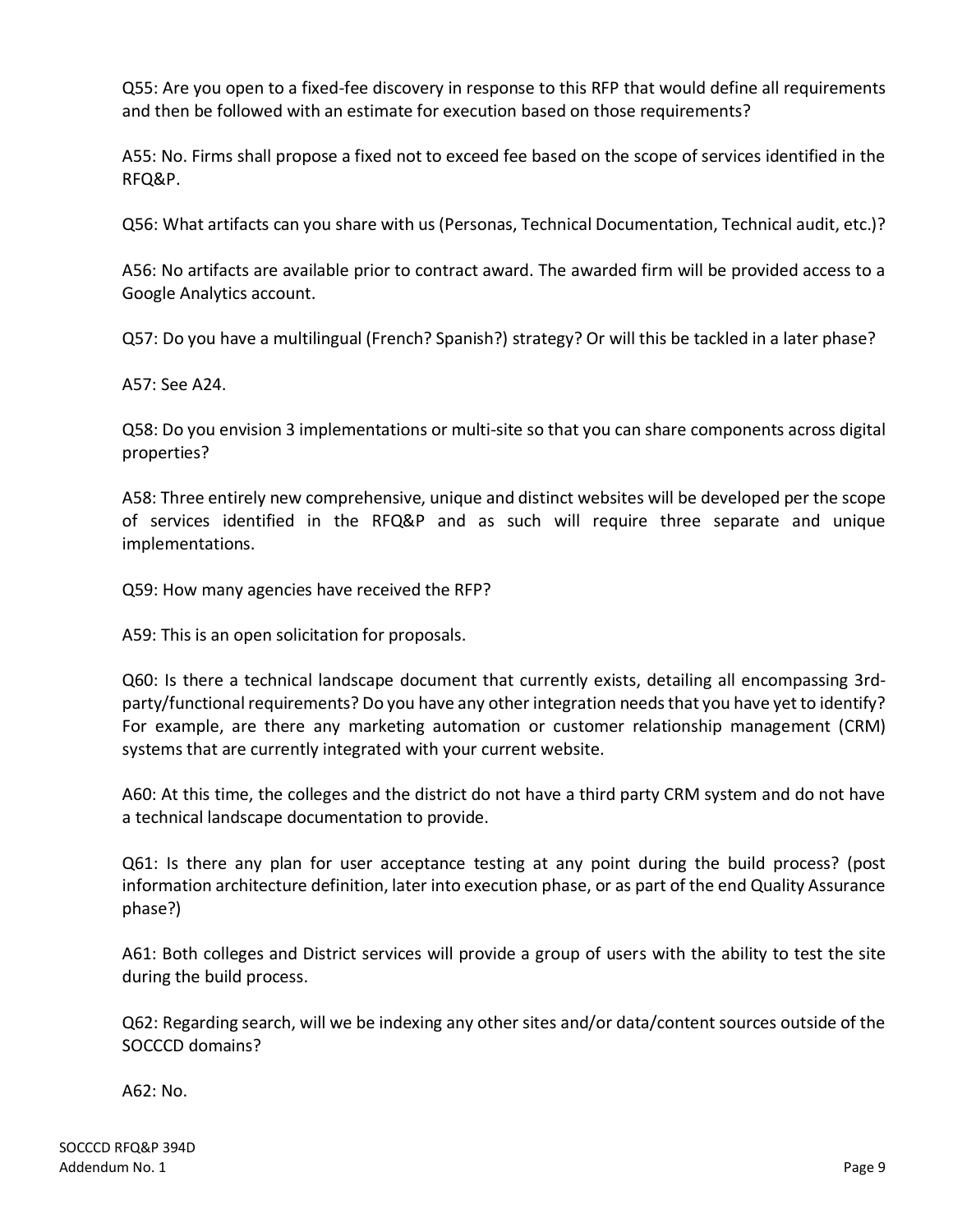Q63: For user testing/user study, how large of a user pool are you envisioning? At what point in the process are you expecting this to be completed? (as per: conduct UX testing on audience, using interactive prototypes)

A63: The colleges and District services would seek the awarded firm's guidance on the size, timing and composition of the testing pool.

Q64: What analytics platforms are you using now? In what form and how far back can you provide data on the the existing existing site?

A64: The District and colleges utilize Google Analytics. The awarded firm will be provided access to a Google Analytics account.

Q65: How many users add/edit/delete content? Is there a defined workflow for the site?

A65: There are a variety of users that are able to add/edit/delete content for all three of the websites. There are currently no defined workflows for the existing websites. Per the scope of services identified in the RFQ&P, the awarded firm shall establish content workflow and permission sets for all of the new websites.

Q66: Have you performed a recent content audit?

A66: No.

Q67: How much content exists?

A67: The intent of this RFQ&P is to utilize effective design and content to improve usability. There is a large amount of content on all of the existing websites, but it is difficult to quantify.

Q68: Do you plan on drastically changing the content or refreshing it as part of this exercise?

A68: See A7 and A58.

Q69: What improvements are you looking for in the UX of your products?

A69: Please see A9 for issues with the current websites and desired improvements. As per the RFQ&P, the websites shall include user friendly architecture that helps students, faculty, staff, and the community obtain needed information. Students must be able to easily navigate the application and enrollment process and find resources from pre-enrollment through graduation to assist in providing a successful college journey.

Q70: Does a style guide exist?

A70: Both colleges' style guides are available on their college websites. The District services website does not have a style guide and is currently conducting a rebranding process. As per the scope of work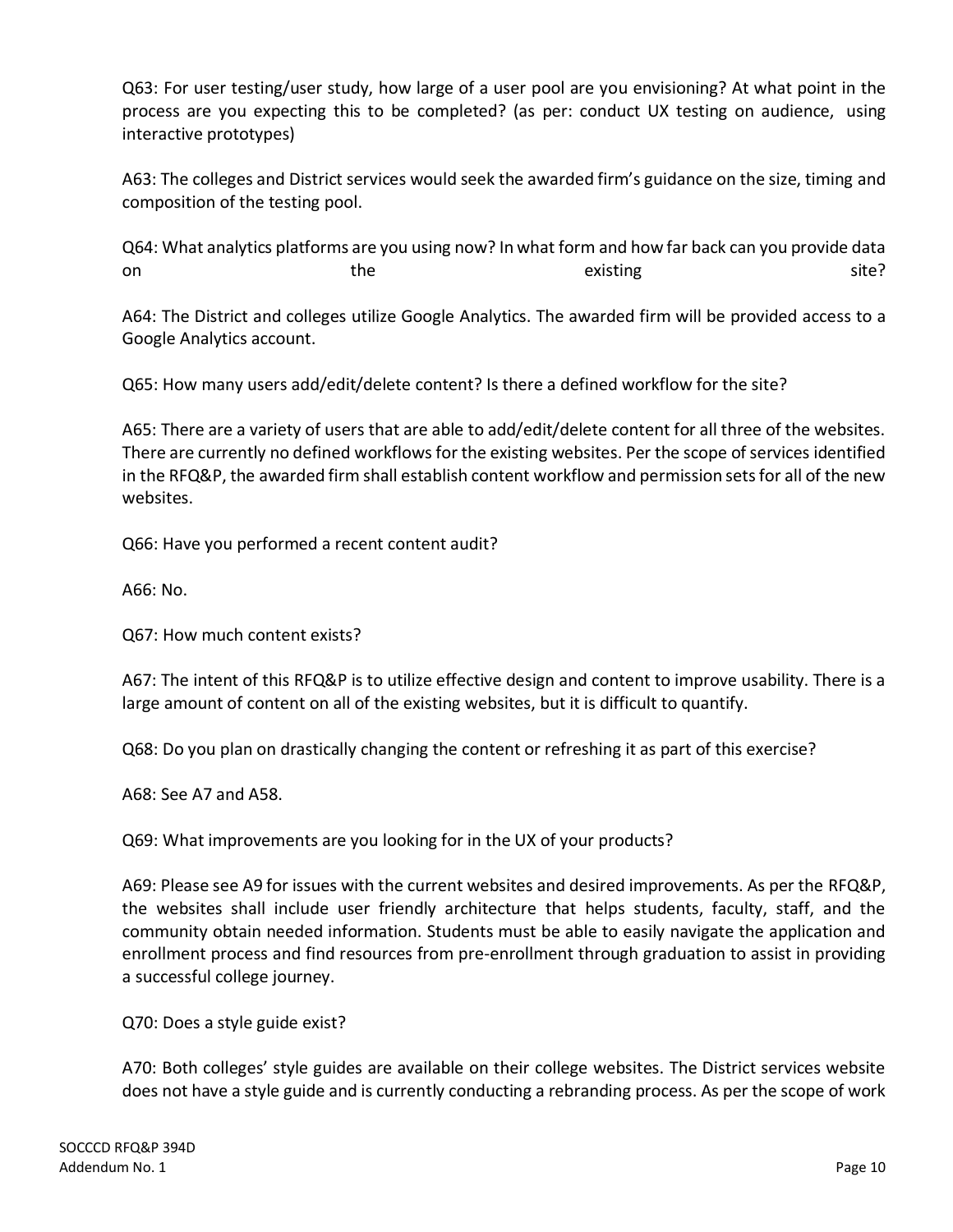identified in the RFQ&P, development of a website style guide shall be provided as a deliverable upon completion for all three websites.

Q71: Would it be fair to say that you're looking for a team that can not only maintain and support your website but also offer suggestions on ways to improve the look, feel, conversion paths, etc.?

A71: The websites are not going to be maintained and supported by the awarded firm. See A6 for additional information. In regard to suggestion on ways to improve the look, feel, conversion paths, etc. of the website, as per the RFQ&P the awarded firm will lead focus groups/meetings with the three separate constituency groups for SC, IVC and DS to garner input and feedback, and in developing their own respective website designs.

Q72: Does the Information Technology Professional Services Agreement need to be included in the final proposal?

A72: No, the Agreement does not need to be included. Only notate exceptions and identify proposed changes to the Sample Agreement pursuant to the instructions highlighted and identified in Appendix D.

Q73: Will the new websites need to allow website editors and administrators the ability to authenticate via Single Sign On?

A73: Yes.

Q74: What automated tools or platforms do you use to verify website accessibility guidelines are met?

A74: All three of the current websites utilize Siteimprove for accessibility.

Q75: Is Intranet in scope for this project?

A75: No.

Q76: Are there departments with Department pages to be templated out?

A76: No.

Q77: How many levels are in scope for this redesign/migration .

A77: Refer to the scope of services identified in the RFQ&P.

Q78: Can Diane Oaks please repeat where/why Microsoft Sharepoint is being relied on?

A78: IVC is the process of migrating from Sharepoint 10 to Drupal. Most content migration is expected to be completed by in-house resources in coordination with the awarded firm.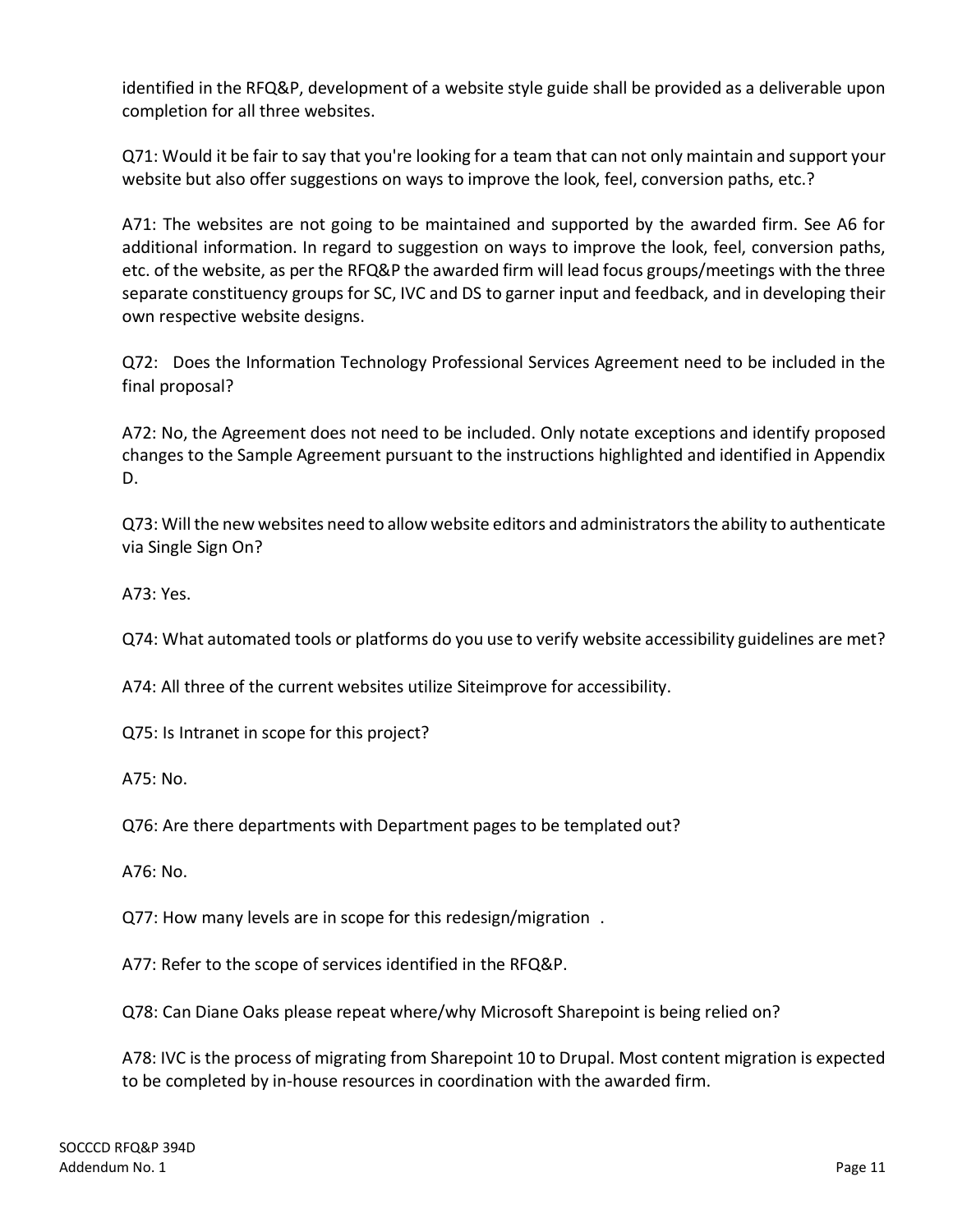Q79: Do you expect to run development of all three websites are the same time or sequentially?

A79: All three websites shall be developed and designed parallely. Proposers are required to provide sufficient evidence of having the required resources for a simultaneous delivery of all three sites. The firm awarded the contract shall have sufficient bandwidth and resources to simultaneously coordinate and deliver the three websites on or before June 2022.

Q80: Are you planning to award the bid to multiple vendors?.

A80: No.

Q81: Can a firm propose a different web development platform such as WordPress or Wix?

A81: No. The latest and updated version of Drupal is required.

Q82: Do you have a preference as to a templated website or a custom website build for any or all of the sites?

A83: The District and colleges are open to a templated website.

Q84: And are these truly not-to-exceed figures...anything above the provided budgets for any of the three sites will not be considered?

A84: See A2. The scope is set and no budget augmentation is currently anticipated to support any scope changes at this stage.

Q85: Also what forthcoming technology requirements like AI, or IoT could be expected or required in the coming future?

A85: The District is looking for proposals that provide a website design that is future proofed and modern. Preference will be given to solutions that address/factor new and/or forthcoming technologies such as AI, IoT, etc.